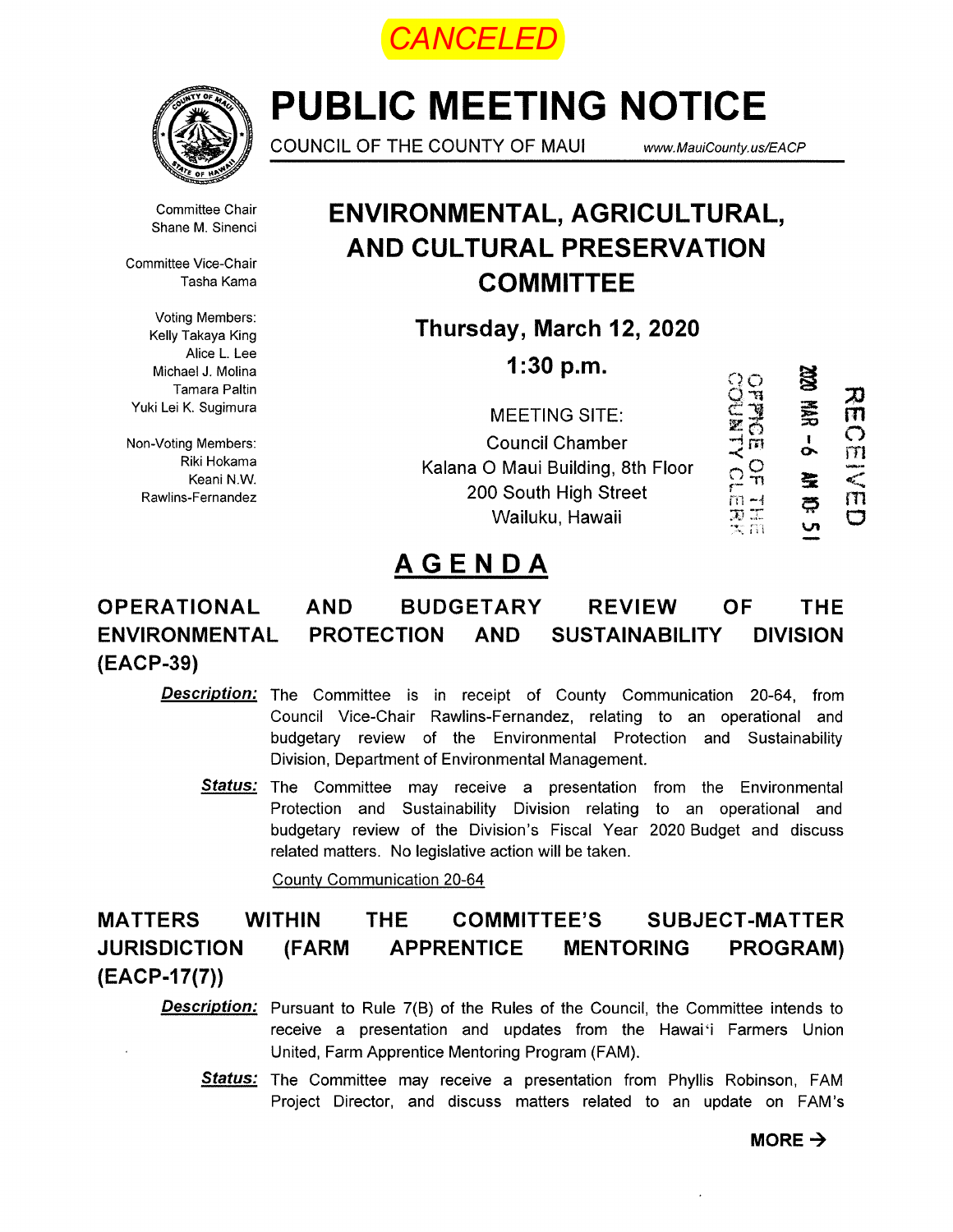accomplishments, concerns, budget, and other related matters. No legislative action will be taken.

## MATTERS WITHIN THE COMMITTEE'S SUBJECT-MATTER JURISDICTION (MAUI INVASIVE SPECIES COMMITTEE AND MOLOKA1/MAUI INVASIVE SPECIES COMMITTEE) (EACP-17(2))

- **Description:** Pursuant to Rule 7(B) of the Rules of the Council, the Committee intends to receive a presentation and updates from the Maui Invasive Species Committee (MISC).
	- **Status:** The Committee may receive a presentation from Teya Penniman, MISC Special Projects and Development Director, and discuss matters related to an update on MISC's accomplishments, concerns, budget, and other related matters. No legislative action will be taken.

### WASTEWATER INFRASTRUCTURE NEEDS (EACP-3)

- **Description:** The Committee is in receipt of County Communication 17-99, from Councilmember Elle K. Cochran, relating to wastewater infrastructure needs and transmitting a report, dated July 20, 2016, from the Maui Nui Marine Resource Council, entitled "Options to Improve Wastewater Management in South Maui." The report provides background information and recommendations relating to wastewater management in South Maui, from Maalaea to Makena, and recommendations for the Kihei Wastewater Reclamation Facility, located in Kihei, Maui, Hawaii.
	- **Status:** The Committee may consider the filing of County Communication 17-99 and other related action.

County Communication 17-99

### KIHEI WASTEWATER RECLAMATION FACILITY GRIT SYSTEM REPLACEMENT (EACP-1O)

- **Description:** The Committee is in receipt of County Communication 18-167, from Councilmember Hokama, referring the matter relating to the Kihei Wastewater Reclamation Facility Grit System Replacement.
	- Status: The Committee may consider the filing of County Communication 18-167 and other related action.

County Communication 18-167

### ENERGY EFFICIENCY AND RELATED COSTS AT THE KIHEI WASTEWATER TREATMENT PLANT (EACP-14)

**Description:** The Committee is in receipt of a Miscellaneous Communication, dated May 21, 2018, from the County Clerk, reporting that the Council referred the matter relating to energy efficiency and related costs at the Kihei Wastewater Treatment Plant.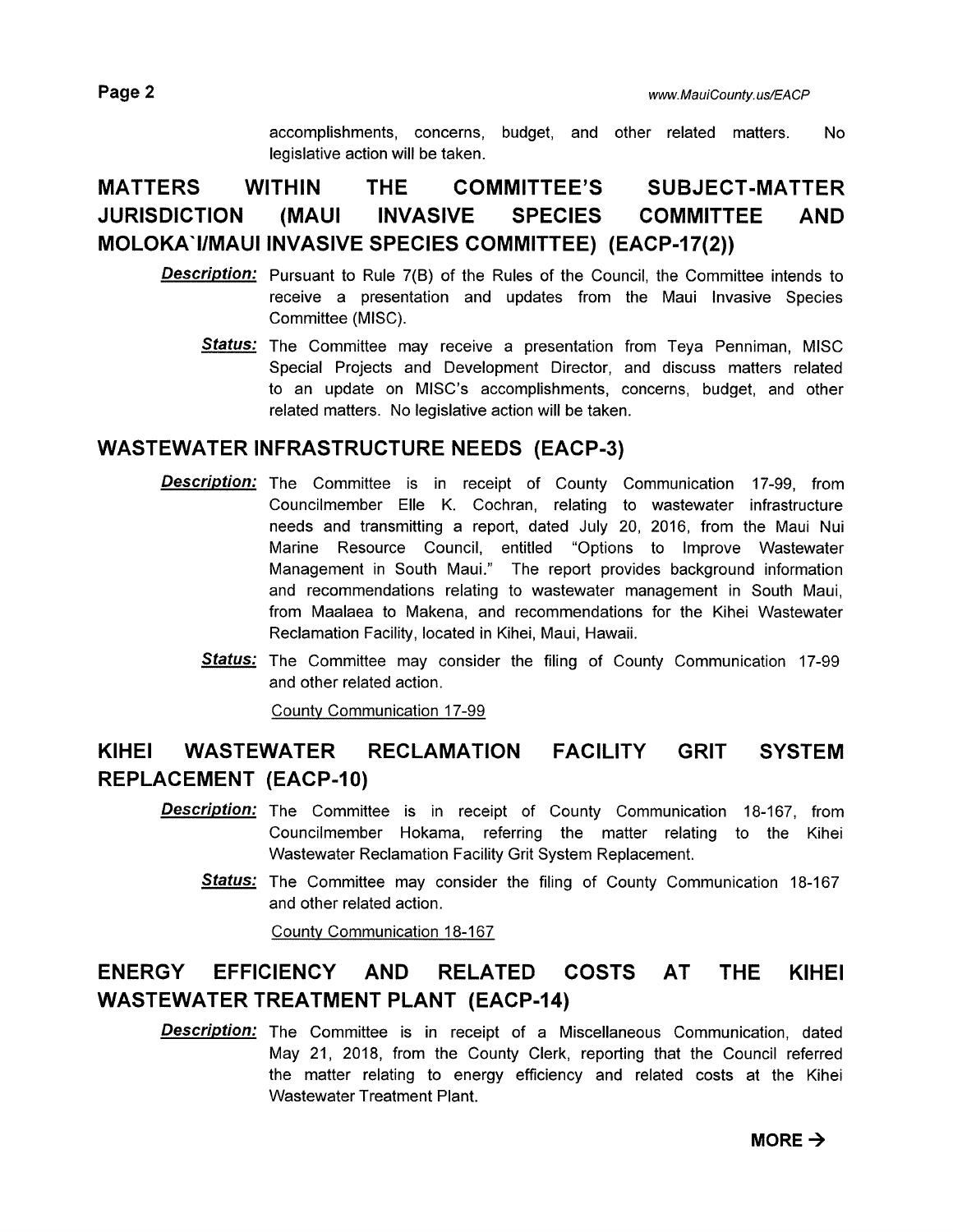**Status:** The Committee may consider the filing of the Miscellaneous Communication and other related action.

Miscellaneous Communication 05-21-2018

MAUI LANI (LARGE-LOT) SUBDIVISION 7 WATERLINE EASEMENTS W-8 & W-9 (portion of Tax map key (2) 3-8-007:153), wailuku (EACP-18)

- **Description:** The Committee is in receipt of County Communication 19-46, from the Acting Director of Finance, providing notice of the County's acceptance of the dedication of Waterline Easements W-8 & W-9 for the construction of the Maui Lani Subdivision by the Department of Water Supply - Engineering Division (portion of tax map key (2) 3-8-007:153), Wailuku.
	- **Status:** The Committee may consider the filing of County Communication 19-46 and other related action.

County Communication 19-46

### GRANT G4814 (UNIVERSITY OF HAWAII) COQUI FROG ERADICATION (EACP-19)

- Description: The Committee is in receipt of a Miscellaneous Communication, dated February 7, 2019, from the County Clerk, transmitting Grant G4814 between the County of Maui and the University of Hawaii for a Coqui Frog eradication project for the Office of Economic Development in the amount of \$750,000.
	- **Status:** The Committee may consider the filing of the Miscellaneous Communication and other related action.

Miscellaneous Communication

### AMENDING SECTION 18.08.020, MAUI COUNTY CODE, RELATING TO PRELIMINARY PLAT PREPARATION AND SUBMISSION (EACP-33)

- **Description:** The Committee is in receipt of County Communication 19-395, from the Council Chair, transmitting a proposed bill entitled "A BILL FOR AN ORDINANCE AMENDING SECTION 18.08.020, MAUl COUNTY CODE, RELATING TO PRELIMINARY PLAT PREPARATION AND SUBMISSION." The purpose of the proposed bill is to require project signs be posted for subdivisions of land within the Agricultural Zoning District.
	- **Status:** The Committee may consider the filing of County Communication 19-395 and other related action.

County Communication 19-395.pdf